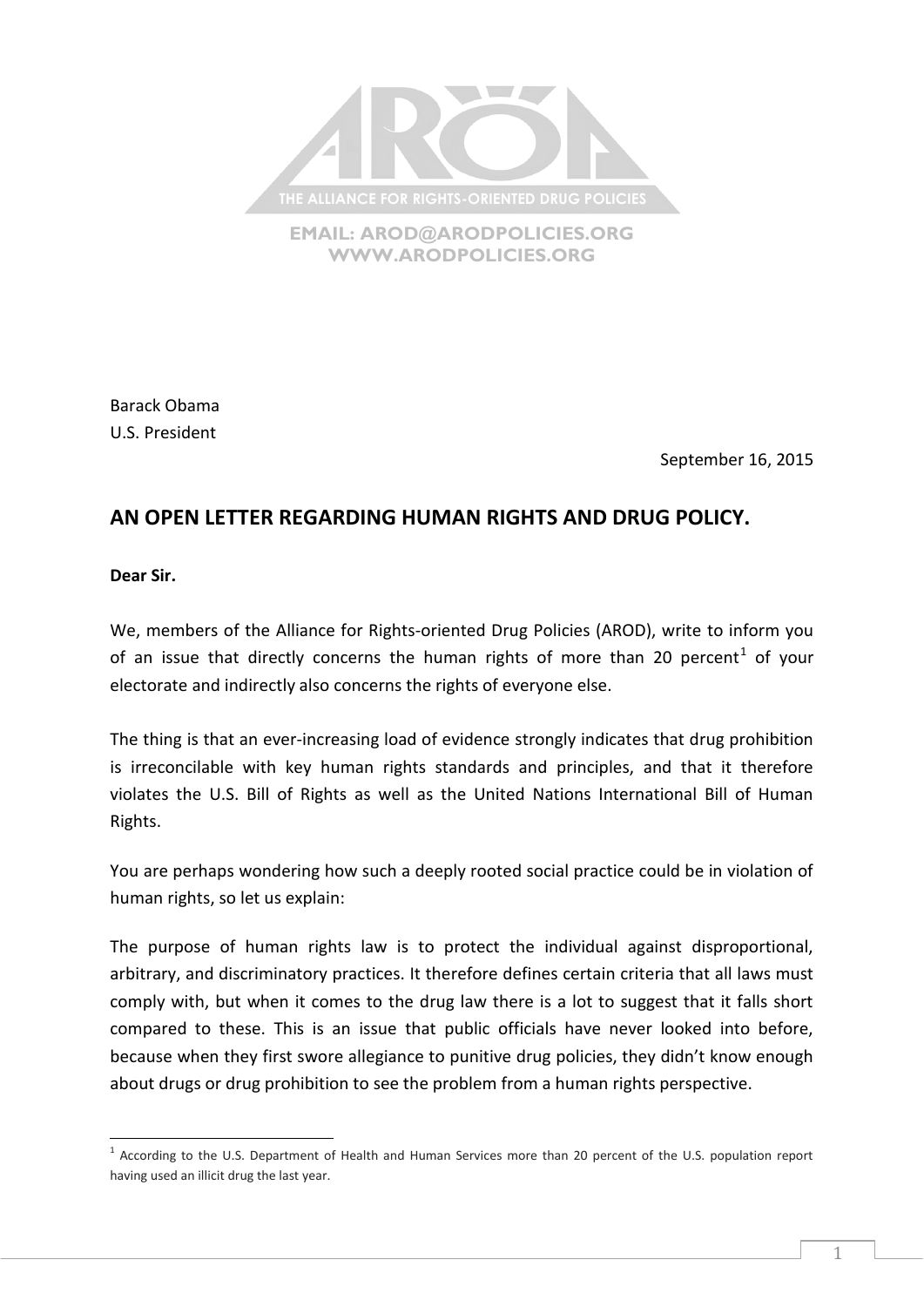

Now, fifty years later, things have changed. We have learned that whether we are talking about licit or illicit drugs, there are the same supply and demand mechanisms in effect and the same varying patterns of use, and we have learned that alcohol and tobacco, each in their own way, are the worst of all drugs for society and users alike. Not only that, but we have also discovered that the degree of criminalization has little to no influence on the user population; that the evils generated by prohibition (organized crime, corruption, violence, disease, deaths by overdose, etc.) are worse than the evils caused by the drugs themselves; and that a health-oriented approach, like the one we have for alcohol, is a much more sensible solution to the drug problem.

In other words, as we have wised up, we have learned that the idea of prohibition is built on a series of faulty premises. And when we take into account that (1) the separation between licit and illicit drugs is nonsensical and (2) that less invasive—and more prudent—means than the law-and-order approach are available, we also have a sound basis for arguing that today's policies are incompatible with key human rights principles, such as that of equality (non-discrimination) and proportionality.

This being the case, as a civil servant you have certain obligations not only to your electorate but humanity at large, and to further clarify the situation you hereby receive a copy of *To End a War*, as well as a letter we have sent the CND as our contribution to the UNGASS 2016 preparatory process.

While the CND letter will expand on the situation as it relates to UNGASS, *To End a War* will tell you everything you need to know about the human rights issue; (1) it elaborates on why our drug policies are incompatible with human rights; (2) it specifies which articles in the UN International Bill of Human Rights that proves a violation; and (3) it also enlarges on our civil servants' duties in this situation. You can also, if you want to learn more about all this, visit our website at www.arodpolicies.org. In the reading room section you will find an abundance of scholarly works that support the factual picture as summarized by *To End a War*, and as you can see there are many drug policy experts and professors of law who will conclude that drug prohibition represents a discriminatory, arbitrary, and disproportional practice.

We would like to emphasize that if this is so, then there can be *no doubt* that we are dealing with a gross violation of human rights. The purpose of human rights law is to protect us from such practices, and so we ask that you, the leader of the free world, do what you can to ensure that our drug policies' relationship to the human rights conventions is properly reviewed.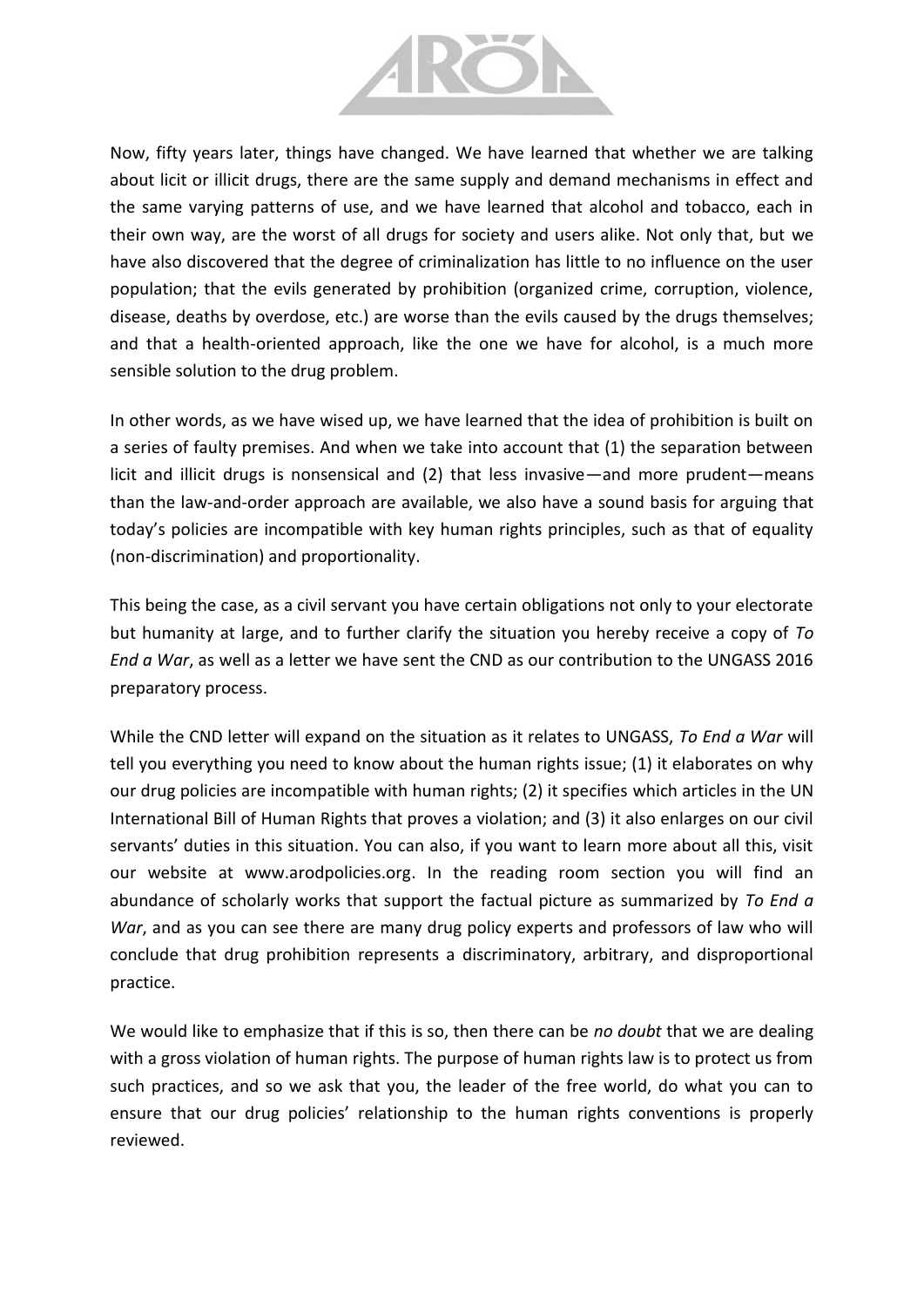

In this regard, you have a special responsibility to the world community for several reasons: (1) because the United States was instrumental in the process of establishing the international framework for drug prohibition; (2) because the UN drug control conventions, the essence of this framework, have proven to be the result of misguided assumptions and erroneous beliefs;<sup>2</sup> (3) because the irrational persecution of drug law violators and the destructive side-effects of prohibition are becoming more obvious each day, making the relationship between these conventions and the human rights conventions increasingly disputed; (4) because several U.S. states, in obvious tension with the international drug control treaties, have legalized recreational cannabis use, and more can be expected to follow; (5) because UN member states like Uruguay also have a regulated cannabis market, and because more countries are thinking along the same lines; (6) because there is increasing tension between such regimes and more punitive oriented ones (as evidenced by the fact that the INCB and other prohibitionist agencies have already made clear their view that such regimes are in breach of their treaty obligations); (7) because this tension can only be satisfactorily resolved by looking at the drug control conventions' relationship to the human rights conventions; and (8) because US officials, as representatives of the free world and alleged champions of human rights, do not only have a reputation to uphold but also a duty to comply with the rule of law.

Historically, the United States was brought into being because of ongoing human rights violations in the old world. The Founding Fathers' allegiance to the principles of human rights and the rule of law has left America with a legacy that has made it what it is, and if you wish to maintain your status as a beacon for freedom it is of paramount importance that you act on the information hereby provided.

Indeed, providence has provided the United States with another opportunity to shine; with the failures of prohibition becoming all the more apparent, the ways of the old are again coming to an end, and as humanity is in dire need for credible leadership it will be for the U.S. Government to show its true colors.

A quick look at current trends leaves no doubt about it. The pressure for reform is increasing globally, and looking at the U.S. population<sup>3</sup> we find that there has been a steady increase in

l

<sup>2</sup> As you can see from *To End a War*, it is common knowledge among drug policy experts that the scheduling system upon which the conventions are built fails to reflect our current knowledge about the classified drugs; that we are further from the drug-free world they are supposed to bring into being than ever; and that the drug control system itself is unfit for purpose as it has failed to further the treaties' ultimate aims of promoting human health and the welfare of mankind—in fact, it has done the opposite. For a comprehensive overview of the scientific research refuting the usual claims made about cannabis, see also International Centre for Science in Drug Policy*, State of the Evidence: Cannabis Use and Regulation*, 2015.

<sup>3</sup> Source: Pew, *Majority Now Supports Legalizing Marijuana*, April 4, 2013.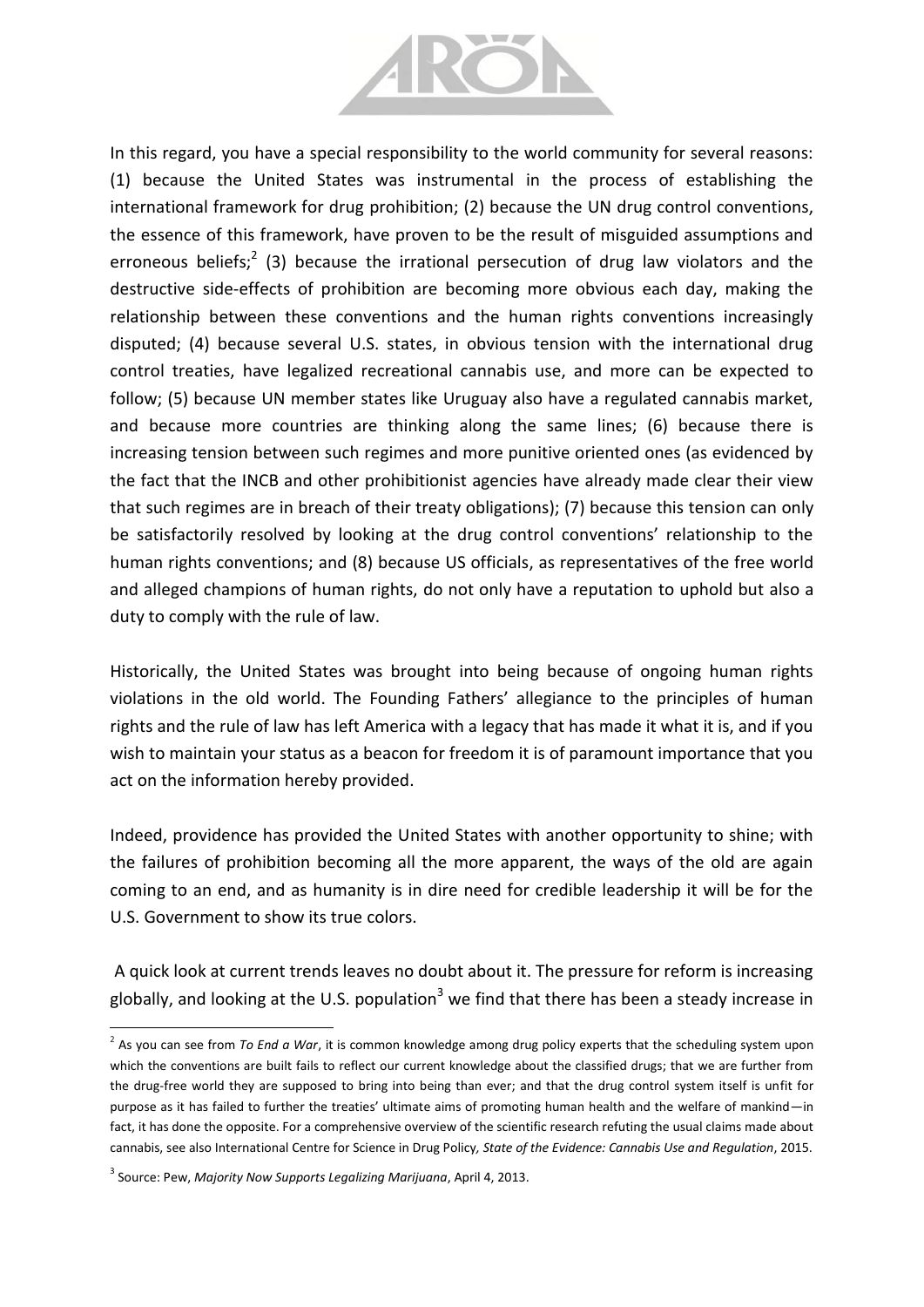

support for marijuana legalization since 1990. Back then a mere 16 percent favored legalization, in 2006 32 percent supported legalization, now approximately 60 percent are doing so, and as this trend is expected to continue, we can predict that by 2018 roughly 80 percent of the American people will be in favor of legalization.

In other words, in a few years' time it will be impossible to maintain a federal prohibition on marijuana, and as the troubled relationship between the UN human rights conventions and drug control conventions is becoming increasingly clear, you need not be a clairvoyant to see the wisdom in seizing this opportunity to lead the way in preparing for treaty reform. The history of drug policy shows that where Americans go, the rest of the world will follow, and as Gary Hale, a DEA Chief of intelligence noted: "At some point in the not-too-distant future, whether a year or 10 years from now, legalization is going to happen. We need to prepare for that."<sup>4</sup>

So far, most governments of the world have failed to do so. Nevertheless, the pressure for reform is growing stronger each day, and as further explained by the conclusion of a recent report:

*"The question appearing on the international policy agenda is now no longer whether or not there is a need to reassess and modernize the UN drug control system, but rather when and how. The question is if a mechanism can be found soon enough to deal with the growing tensions and to transform the current system in an orderly fashion into one more adaptable to local concerns and priorities, and one that is more compatible with basic scientific norms and UN standards of today"<sup>5</sup>*

This report is not unique. Indeed, you are hard pressed to find any report on the subject which does not conclude that drug prohibition has failed and that radical reform is needed, and now that the rights-oriented debate has been brought to your attention, you have also been provided with the mechanism hitherto looked for to solve the increasing tension referred to above.

The simple reason for this is that there is a conventional hierarchy in the world in which human rights law rules supreme, and if the UN drug control conventions should be found to

 $\overline{a}$ 

<sup>4</sup> William Martin, *The War on Drugs Has Failed: Is Legalization the Answer?* Conference Report, James A. Baker institute (March 2012), p. 20.

<sup>&</sup>lt;sup>5</sup> The Rise and Decline of Cannabis Prohibition: The History of Cannabis in the UN Drug Control System and Options for *Reform*, Transnational Institute/Global Drug Policy Observatory (2014), p. 15.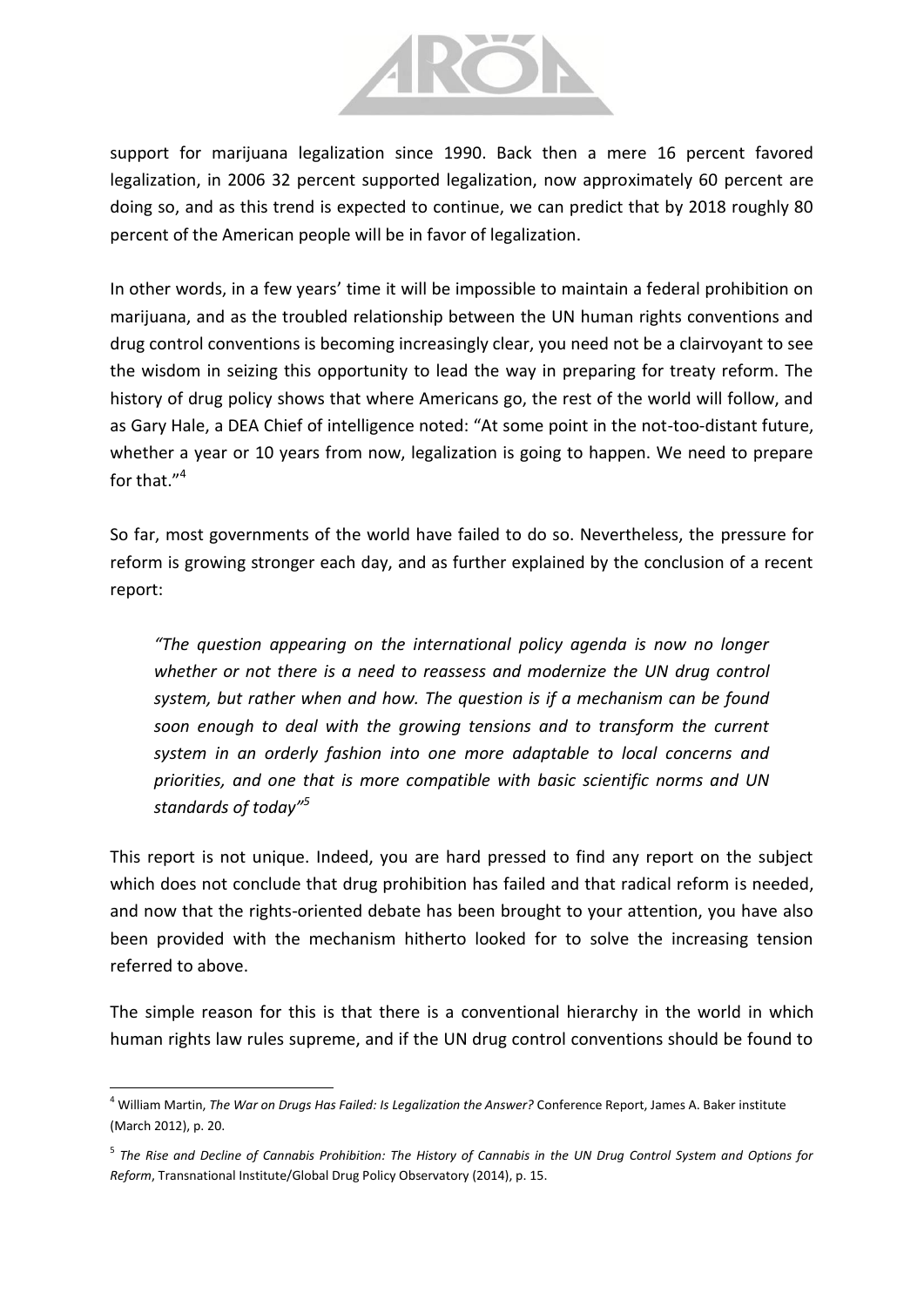

be incompatible with the human rights conventions, then the drug control conventions must yield.

This is a most straightforward matter which is not open to discussion. The rule of law demands that our public officials ensure that the questionable relationship between the drug law and human rights law is resolved once and for all, and by bringing this issue to your attention, we provide you with a timely opportunity to prove your qualities. As you know, the UN General Assembly shall have a Special Session on Drugs in 2016, and this being an unprecedented opportunity to review and redirect the future of the global drug control regime, we suggest that you do everything in your power to get the relationship between the drug control conventions and the human rights conventions put on the agenda of this meeting.

As a leader of the free world you have several means at your disposal to get his done, and we hope that the US government will not shy away from making the most out of the opening provided by UNGASS 2016. The purpose of this special session is to address all organizational and substantive matters in an open-ended manner, and as the United States is in the midst of a domestic revolution drug policy speaking, we hope that you will make the most out of this opportunity to reinterpret the drug control conventions in light of changed facts, circumstances, norms, and social conditions. After all, UNGASS would clearly fail its purpose as an opportunity to engage in an open and transparent, evidence-based discussion on achievements and remaining challenges if the failures of prohibition weren't readily admitted and reviewed in the context of human rights law, and so we call upon the U.S. Government to ensure the creation of an international, independent, impartial, and competent commission whereby the issue can be satisfactorily addressed.

When it comes to this, there are four questions that must be answered to the satisfaction of such a commission in order for drug prohibition to be found compatible with human rights law. Provided that our civil servants recognize the rights-oriented debate, these questions are basically the same, and can, using marijuana as an example, be stated like this:

• Whereas all comparisons of the problems associated with marijuana and legal drugs like alcohol and tobacco demonstrate that the legal ones are more harmful to users' health and more destructive to us as a society: *How will you defend present policies? How can you, without building your drug policy on a discriminatory practice—and thus violate the principle of equality—argue in favor of a health-oriented approach toward alcohol users and a continued criminalization of marijuana users?*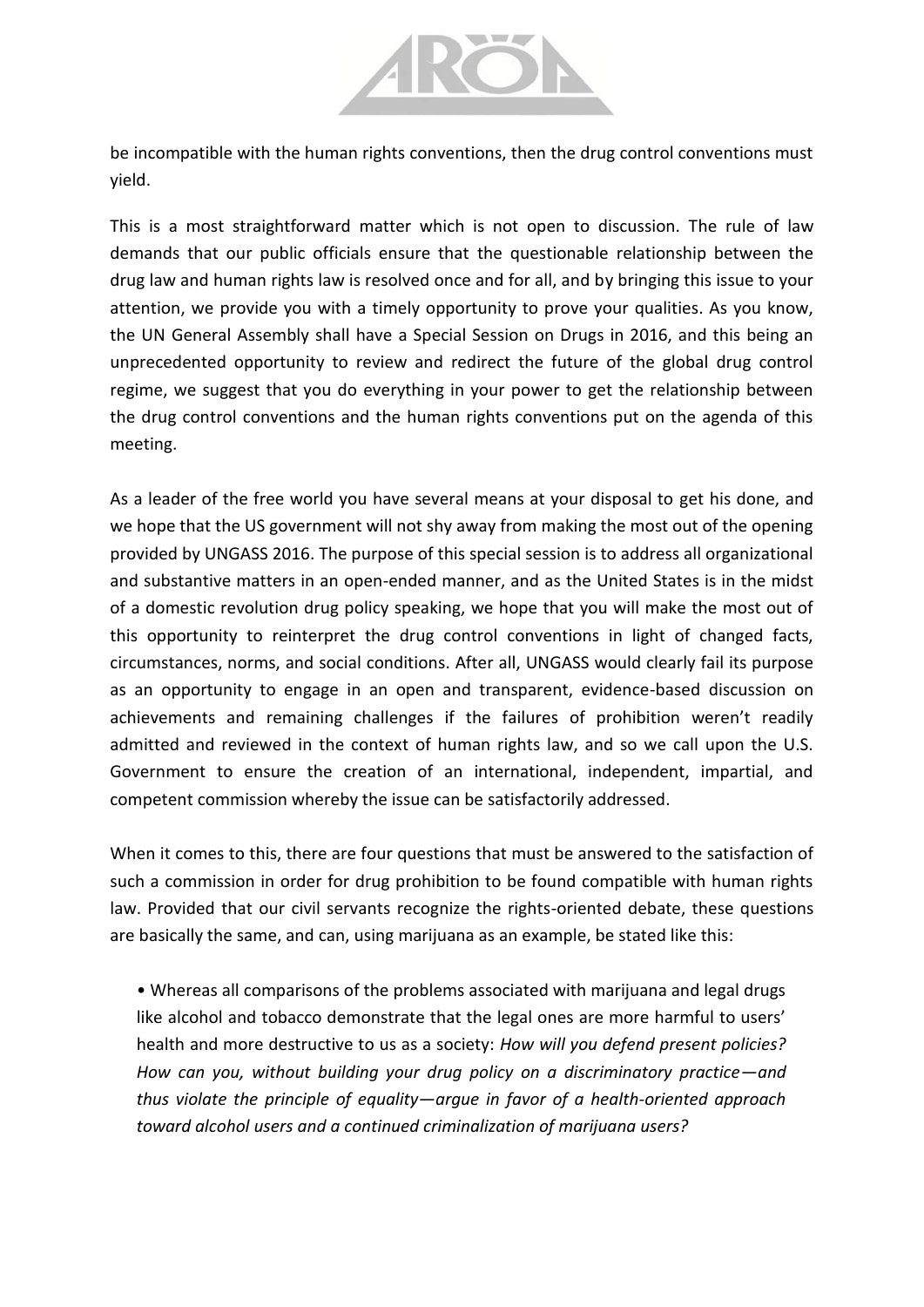

• Whereas there is the same supply and demand factors involved when it comes to marijuana and other drugs like alcohol and tobacco, and whereas the different groups of drugs also have the same varying patterns of use associated with them: *How will you justify the persecution and the demonization of the drug law violators? What sort of crimes against his fellowmen has a* marijuana *producer, transporter or seller committed that an alcohol producer, transporter or seller has not?*

• Whereas virtually all of the world's leading drug policy scholars are in agreement that the drug laws have had worse consequences for society in general and users in particular than the drug use itself would have had, and whereas more and more organizations and commissions publish reports that confirm the same: *How will you, from the growing evidence base that suggests the cure (marijuana prohibition) is worse than the disease (marijuana use) defend current policies as measured against the principle of proportionality?*

• Whereas a majority of drug policy experts agree that there was a moral panic behind the outlawing of marijuana; whereas these professionals acknowledge that its current classification makes no sense; whereas scholarly works such as James Ostrowski's *Answering the Critics of Drug Legalization,* Douglas Husak's *Drugs and Rights,* and David A.J. Richards' *Sex, Drugs, Death, and the Law* have thoroughly refuted the traditional arguments in favor of criminalization; whereas scholars such as Eva Bertram, Morris Blachman, Kenneth Sharpe and Peter Andreas have documented fatal flaws in the strategy of prohibition that cannot possibly be remedied; whereas an independent, impartial, and competent tribunal (the Cannabis-tribunal in the Hague, 2008) has already qualified the prohibitionist argument as "based on fallacies" and "absolutely worthless", and whereas the drug laws thus seem to build their credibility on a series of faulty premises: Considering the fact that the enemy image of marijuana has proven vastly exaggerated; considering that the separation between the licit and illicit substances has proven an arbitrary divide; considering that that the evidence is increasingly clear that the drug laws have failed in reducing their supply and demand; considering that American, as well as European decriminalization experiments have shown a health-oriented approach to be more successful in dealing with the harms caused by drug use; considering that the cure has proven worse than the disease to the degree that the harms caused by prohibition now have become so enormous that they threaten to undermine the very fabric of our society; considering that paternalistic and moralistic arguments have failed, and considering that you can no longer justify prohibition on the basis that (1) it suppresses different types of crime, (2) that it protects our youth and the wellbeing of society, (3) that drug abuse has substantial economic and social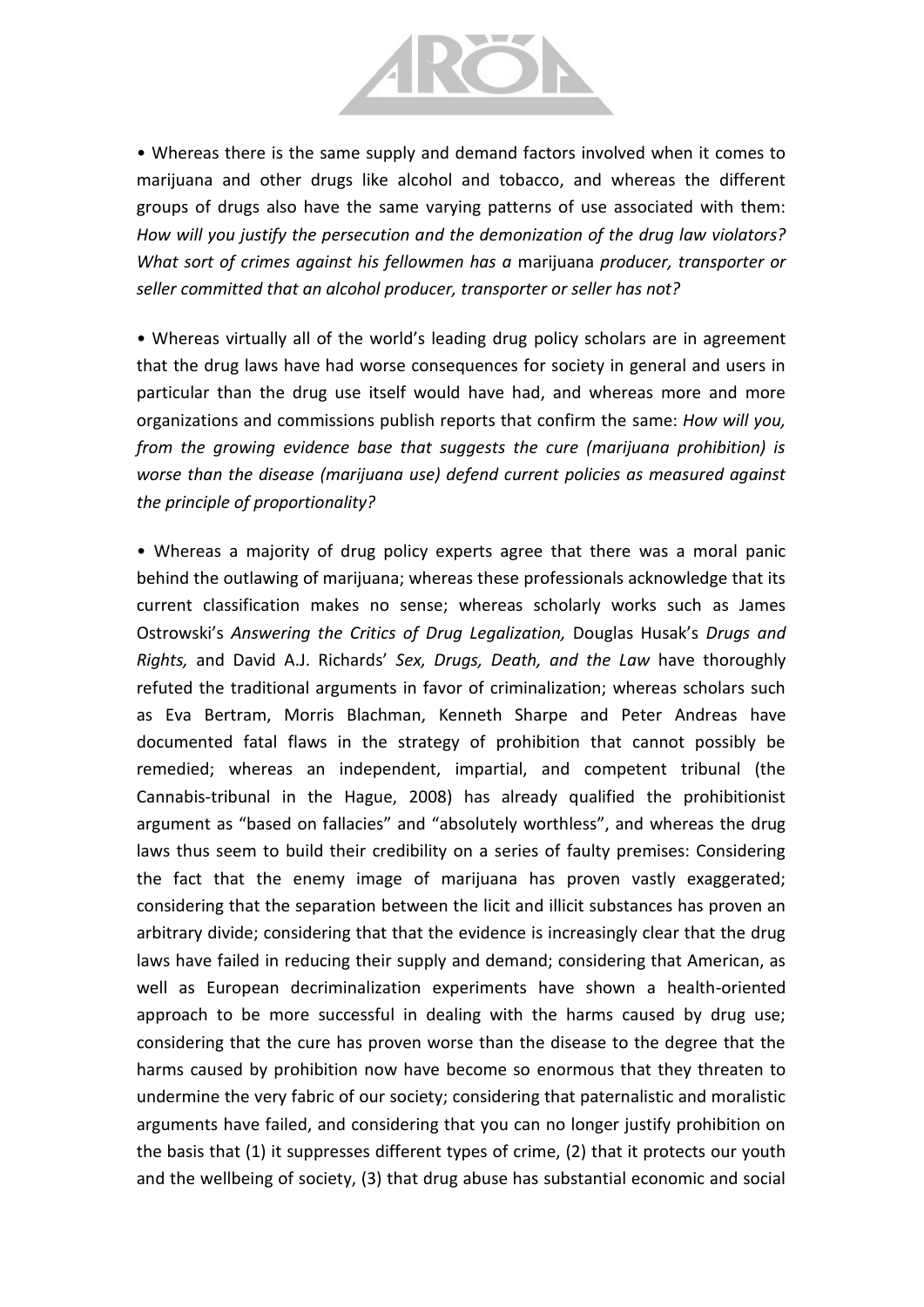

costs, (4) that marijuana use is intrinsically immoral and degrading in nature, (5) that its use is self-destructive, dangerous and may cause a variety of harms, including physical injury, addiction and death, (6) that it is a gateway drug, (7) that its use is not a victimless crime since it causes harm to others, and (8) that we do not know the consequences of legalization: *All this considered, what compelling reasons can there be for prohibition, and in what way are its means tailored towards its explicitly stated ends?<sup>6</sup>*

These questions summarize the essence of the rights-oriented debate, and if drug prohibition really is compatible with human rights law, then it should be easy enough for a prohibitionist to answer them.

So far, however, no one has been interested in doing so. As a matter of fact, prohibitionists in government and elsewhere have gone out of their way to ignore the implications of the rights-oriented debate; some have even gone so far as to suggest that drug users are exempt from the human rights conventions, and those among our civil servants who wish to continue this trend must invalidate this chain of reasoning and answer the following question:

• Whereas the fundamental principle from which our system of law follows is that the individual is to have as much freedom, responsibility, and self-determination as absolutely possible (that is, as compatible with a similar right and freedom of others); whereas to whatever degree our rights and freedoms shall be restricted weighty societal considerations must necessitate such actions (that is, they must be required for the protection of the general welfare and the purpose of securing due recognition and respect for the rights and freedoms of others); whereas the purpose of human rights law is to see to it that this is so and to protect the individual from undue, unjust, and arbitrary interferences; whereas at the core of the human rights conventions we therefore find certain legal principles, principles that are derived from the Wholeness concept, are mirrored in all humanitarian values, and bring together constitutional law, social contractarian thought and moral theory; whereas the articles of the conventions are the result of these principles and established to promote them so that their light can shine forth as we mature as a society towards greater levels of understanding; whereas these conventions thus is established to ensure to all people, *without distinction of any kind*, protection against discriminatory, unjust, arbitrary and disproportional practices; whereas this obviously includes the world's 200-300 million drug users, and whereas the objective of human

l

<sup>6</sup> Source references and documentation for all these allegations are found in *To End a War*.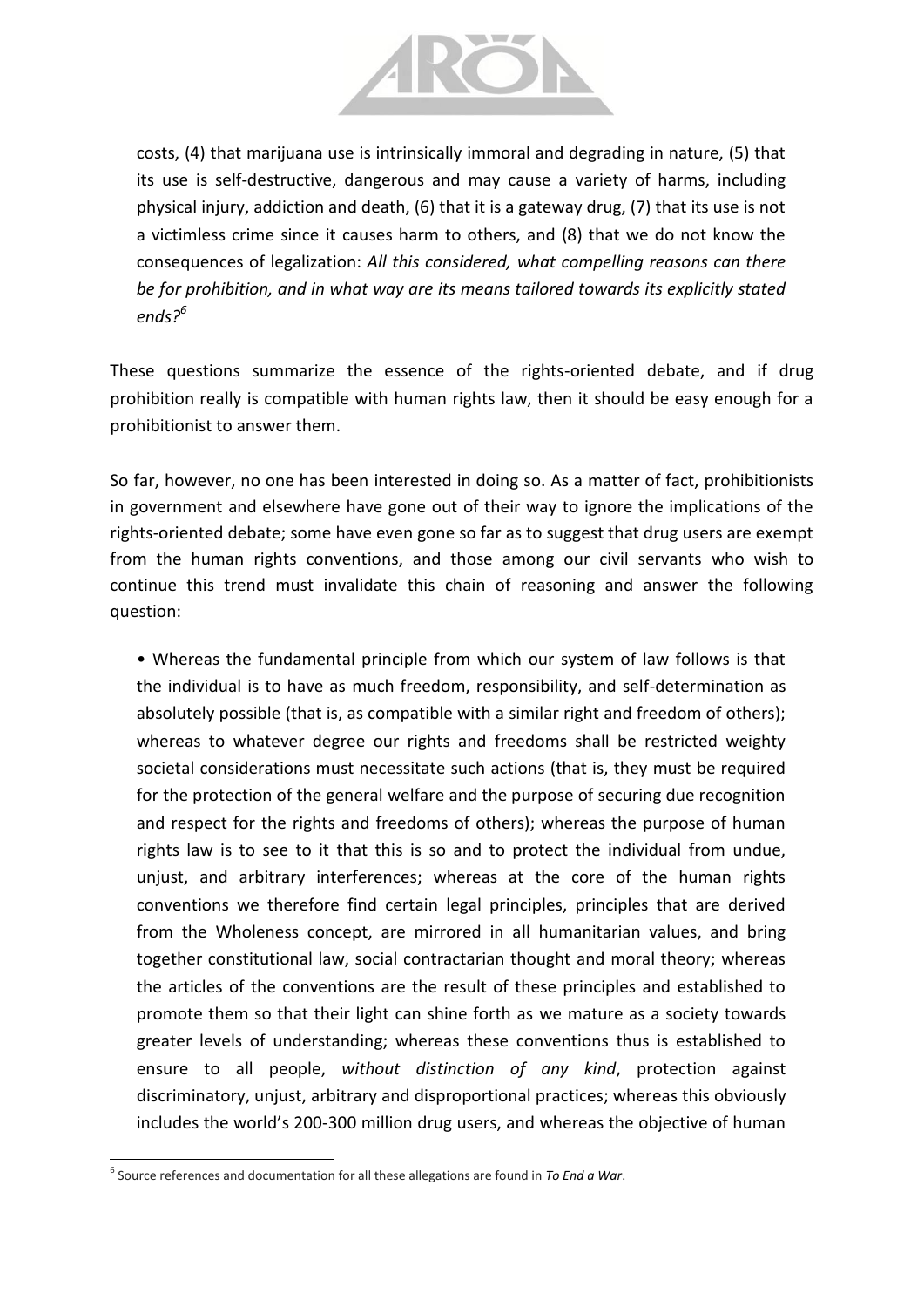

rights law therefore is to secure *also to them* the rights and protections recognized in the human rights conventions: Considering that you undertake to strive for the advancement and observance of the rights and protections recognized in these conventions; considering that the principles you have a duty to promote and protect establish certain criteria that our system of law must be in accordance with in order to be lawful; considering that the abolitionists have assembled overwhelming evidence that the drug laws, as measured against these criteria, are found wanting; considering that these laws' societal function and consequence has been so devastating that they fulfill the criteria as gross human rights violations and crimes against humanity; considering that abolitionists have presented documentation that legal scholars and drug policy experts around the world have concluded the same; considering that former officials of such stature as UN Secretary General and High Commissioner for Human Rights are among the people who have attested to this factual picture; considering that you have been presented with four questions that must be answered to the satisfaction of an independent, impartial and competent tribunal if these scholars' and experts' conclusions are to be refuted; considering that the prohibitionist regime has never been submitted to the test of reason and that our officials hitherto have refused to respond to these questions; considering that *the rule of law demands that they be answered*, but that every official so far confronted with the matter has flouted his duties and denied us our right to an effective remedy; considering that up to 300 million drug users therefore are without the protection of human rights law and considering that the validity of the social contract and your credibility as civil servants now depends on the degree to which you take the promotion and observance of human rights law seriously; considering that your responsibility not only to the world's drug users, but humanity at large, the rule of law, and the human rights conventions you have a duty to protect and promote is clear; considering that objectively speaking there is no doubt that the abolitionists' concerns are valid and that in order to protect the integrity of the principles at the heart of the conventions you therefore need to see to it that human rights law rules supreme, that the matter is properly reviewed, and that these questions are satisfactorily answered; considering that if you fail to do so without adequately addressing the issues raised herein—that is, explaining *wherein* this chain of reasoning you disagree and/or *what more* corroboration we need to substantiate our contentions—it will become evident that your opposition to drug reform is blind; that it is motivated by ignorance and ignoble ambitions and that you are misusing your authority in an attempt to arrest the development of human rights rather than advance it; considering that in doing so you are, in effect, an enemy of all things good and decent, standing shoulder to shoulder with gangsters and war profiteers against